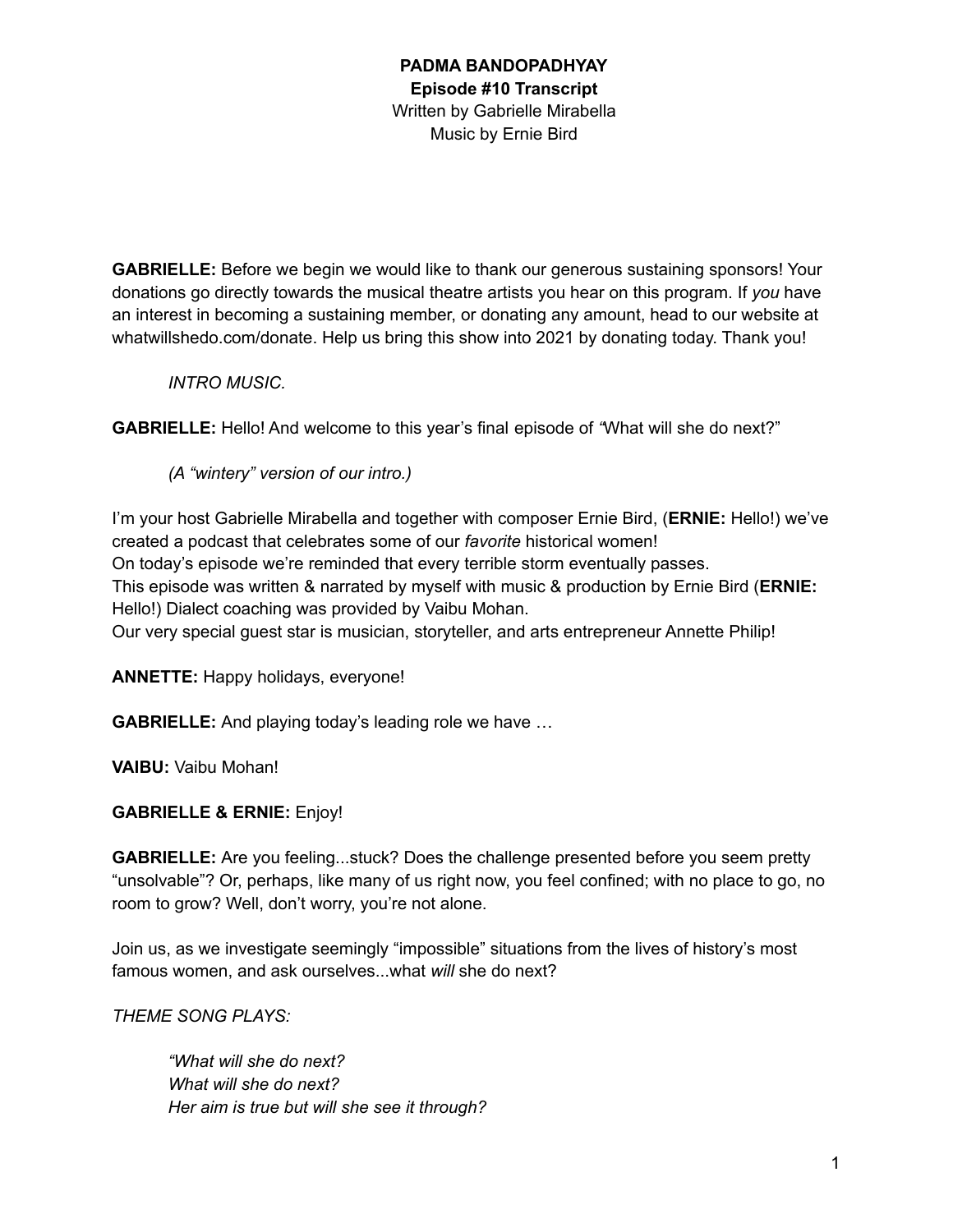*Oh, what will she do… next?"*

**GABRIELLE:** Today's historical woman: Air Marshal Padma Bandopadhyay: Medical doctor, scientist, the first woman Air Marshal in the Indian Air Force and the first to conduct research at the North Pole.

*(Sounds of snow and wind.)*

Now, before she gets too "stuck", let's see where she's coming from…

Padma Bandopadhyay was born on November 4th, 1944 at Tirupati, in the southern Indian State of Andhra Pradesh. Padma was raised in a loving home, near the temple of Lord Govindaraja, where she and other neighborhood children would snack on "prasadam"; scrumptious food offerings brought to the temple.

*(Children giggling)*

But, at the age of three years old, Padma's quiet life was greatly altered when her Mother became seriously ill and bedridden. While her Father worked to support the family, young Padma was left to care for the household, learning to make rice, fetch water, and clean. Eventually, Padma's prayers were answered, and her Mother fully recovered from a severe case of tuberculosis.

**(YOUNG) PADMA:** *(very mature)* I will cook the evening meal, *Amma*, and *you* will rest.

**MOTHER:** But, Padma, I am fully healed! The Doctor said so!

**(YOUNG) PADMA:** Yes, *but...* have you considered a second opinion?

*(MOTHER laughs)*

**MOTHER:** Yes, Doctor!

**GABRIELLE:** These early years of caregiving inspired Padma to become a medical doctor. And, to achieve this, she made a spot for herself at the Armed Forces Medical College in Pune. At the AFMC she not only became a medical doctor, but also a military officer in the Indian Air Force.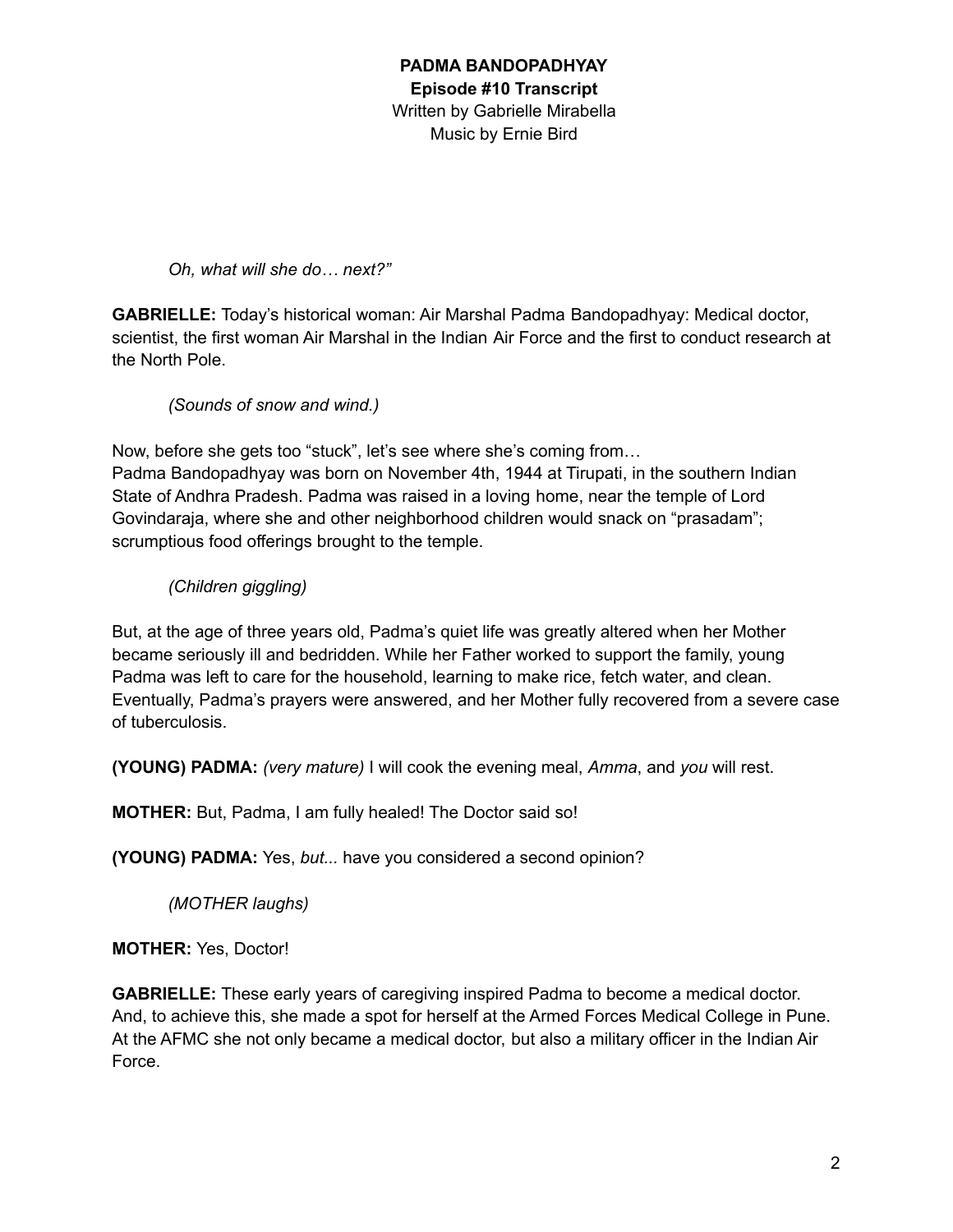By 1989 Padma Bandopadhyay was now a doctor, an officer, wife, and mother, working hard to achieve her many goals. Despite systemic gender bias, she was quickly rising through the military ranks. Despite a busy schedule, she was caring for two young sons. And, despite living in the warm, tropical climate of Southern India, Padma soon agreed to take on her biggest challenge yet, by becoming the first Indian woman to lead scientific research in the cold, harsh terrain of the North Pole.

*(Wind, snow.) (Scientific ambiance: Computers, beeps, blips.)*

The Place: Northern Russia.

The Time: December 24th, 1989.

The Mission: A team of Indian scientists and Russian soldiers has been sent north to study the effects of arctic climates on Indian soldiers.

*(Intercom on.) (Adult PADMA comes on over the intercom)*

**PADMA:** Attention base personnel. This is your Head Medical Officer speaking. I know today's weather was... *rough.* And, it seems, an even greater storm will reach us tomorrow. It also appears that the temperature will dip down to…*(hesitant)* negative forty-five degrees celsius. *(PADMA clears her throat, regaining her composure)* I will see you all in the morning. Thank you and goodnight.

*(Intercom off.)*

**RUSSIAN OFFICER:** *Negative forty-five degrees?* I hope the soldiers do not revolt after such news!

**PADMA:** Is that possible, officer?

**RUSSIAN OFFICER:** With these grueling conditions, anything is possible… But...Oh well! We will see what tomorrow brings. Goodnight, and *stay warm!*

*(Door opens and shuts.)*

**PADMA:** 'Stay warm', he says! *Stay warm?* How is that even possible here??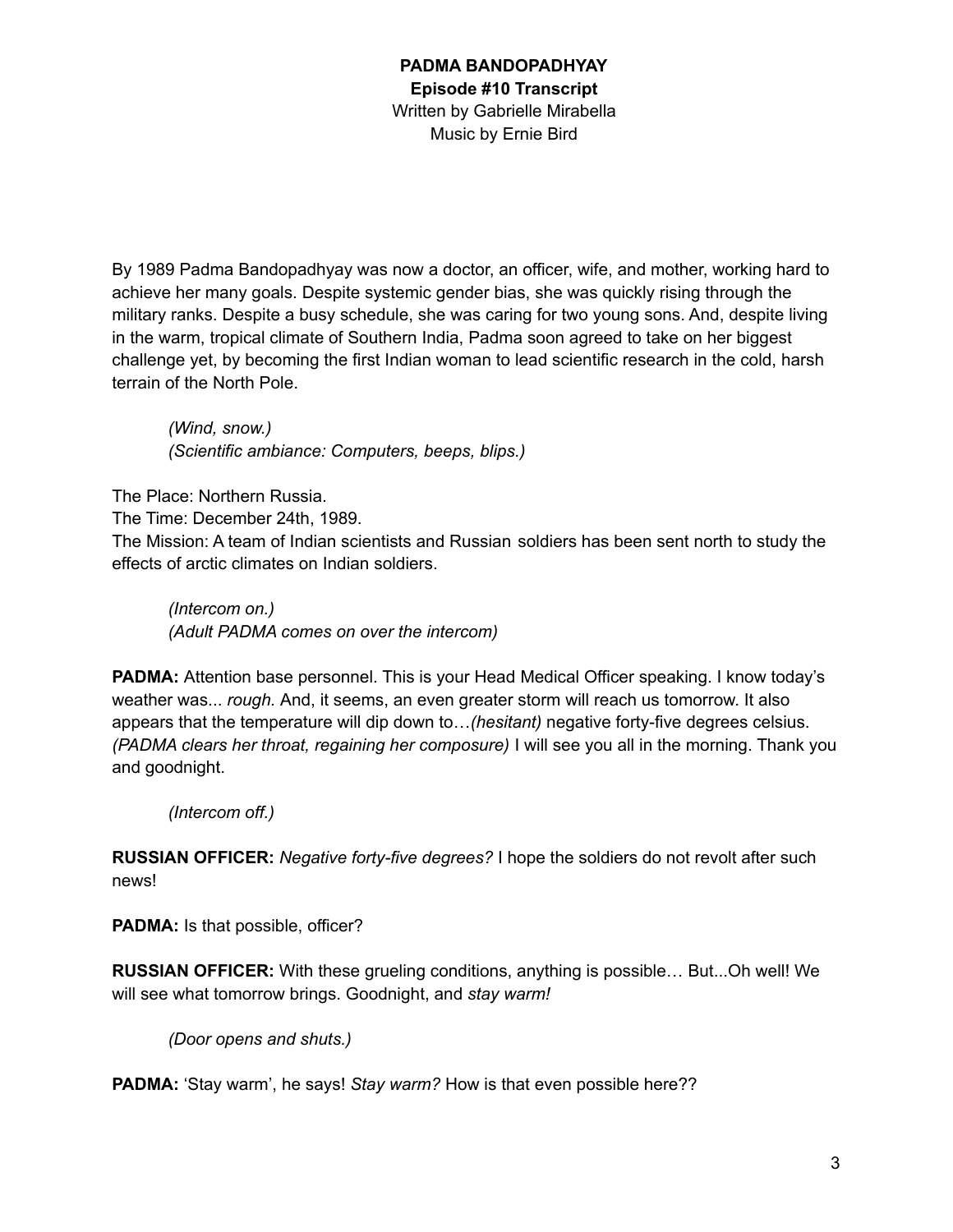#### **PADMA BANDOPADHYAY Episode #10 Transcript**

Written by Gabrielle Mirabella Music by Ernie Bird

*PADMA SINGS.*

### **PADMA:**

HOW CAN THERE BE WARMTH WITHOUT THE SUN? HOW LONG CAN I ENDURE THIS? HOW LONG?

HOW CAN THERE BE SLEEP WITHOUT THE PROMISE OF PEACE? HOW LONG HAVE I BEEN WAITING? TOO LONG!

THE SNOW FALLS. THE WIND BLOWS. A DARKNESS STARTS TO GROW.

WILL THIS WINTER STORM LAST FOREVER? HOW LONG UNTIL IT'S OVER? HOW LONG?

**MOTHER:** My poor, Padma. How can I help?

(*PADMA gasps!)*

**PADMA:** *Amma!* How am I hearing you? You're thousands of miles away!

**MOTHER:** *Physically*, yes. But, I am always with my daughter.

PADMA: Great! Now, I'm losing my mind.

*(MOTHER laughs.)*

**MOTHER:** Oh, Padma! I am not in your *mind!* I'm in your heart!

*MOTHER SINGS.*

### **MOTHER:**

KICK THE FROST FROM YOUR FEET, MAKE IT FEEL LIKE YOU'RE DANCING!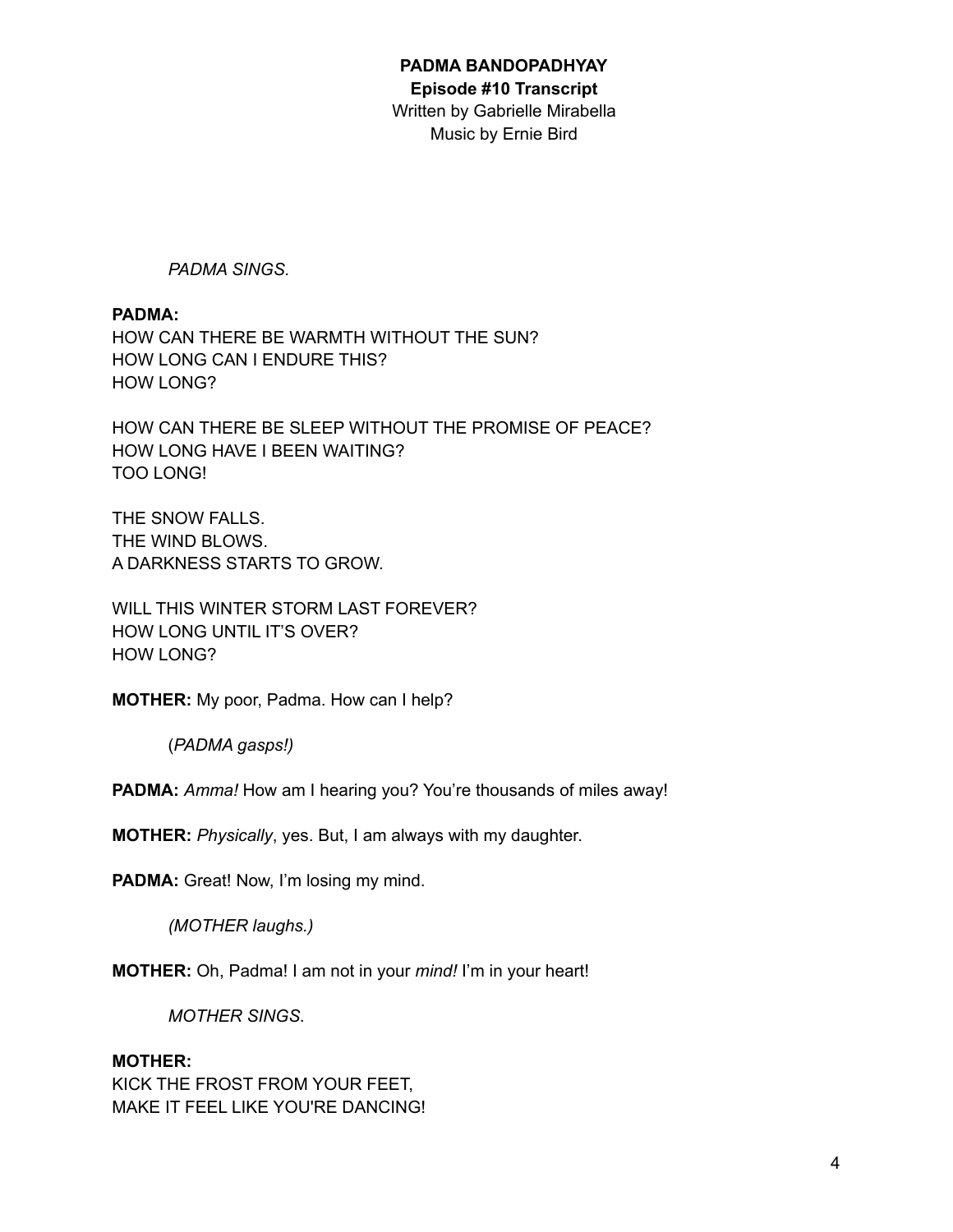#### **PADMA BANDOPADHYAY Episode #10 Transcript**

Written by Gabrielle Mirabella Music by Ernie Bird

GIVE YOURSELF TO THE WIND, IT WILL KEEP YOU ADVANCING!

WHEN YOU NEED REST, GO AND TAKE A BREAK. YOU MAY BE STRONG, BUT, I FEEL YOU ACHE.

THE SUN IS DECLINING, WEATHER CONFINING, AND HOME IS FAR AWAY. THE END FEELS DISTANT, THIS STORM PERSISTENT, HOW WILL YOU GET THROUGH THIS DAY?

YOU WILL RISE AND SHINE! RISE AND SHINE! THERE IS ALWAYS LIGHT IN THE SKY. YOU CAN SEE IT THERE IF YOU TRY. RISE AND SHINE! RISE AND SHINE!

FOLLOW THE LIGHT, FOLLOW THE GLOW, YOU'LL MELT AWAY THE ICY SNOW! RISE AND SHINE TO A BRAND NEW DAY!

**PADMA:** I can't think of tomorrow when it will be just as bad as today.

**MOTHER:** *(sarcastically)* My daughter can predict the future now? Lucky me!

**PADMA:** You know what I mean!

**MOTHER:** No one knows what tomorrow will bring. So, why not hope for the best?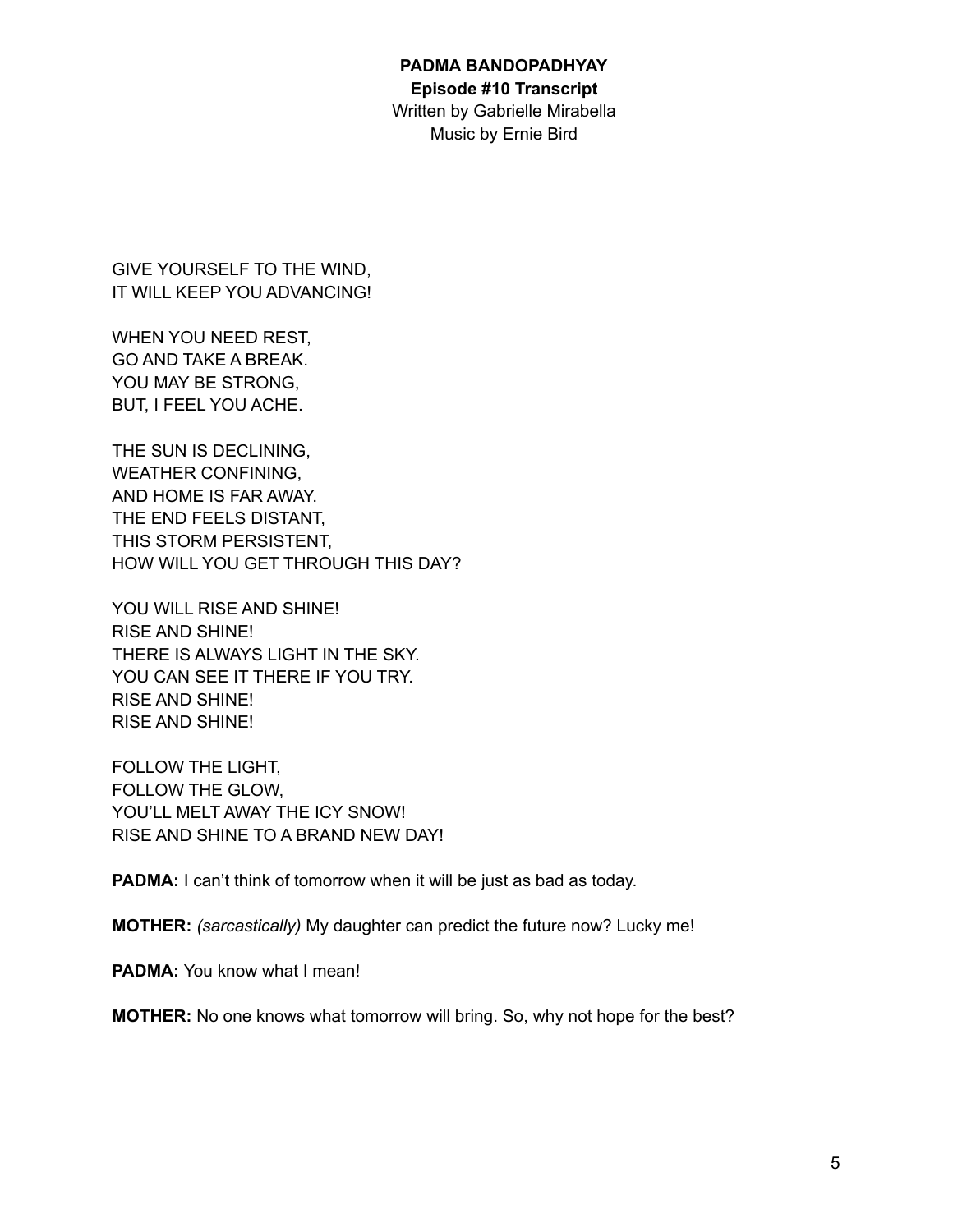#### **PADMA BANDOPADHYAY Episode #10 Transcript**

Written by Gabrielle Mirabella Music by Ernie Bird

### **PADMA:**

HOW CAN THERE BE WARMTH WITHOUT THE SUN?

HOW LONG CAN I ENDURE THIS? HOW LONG?

THE SNOW FALLS! THE WIND BLOWS! IT CARRIES ME AWAY!

WILL THIS WINTER STORM LAST FOREVER? HOW LONG UNTIL I'M HOME, WITH YOU?

WILL THIS WINTER STORM STAY FOREVER?

### **MOTHER:**

KICK THE FROST FROM YOUR FEET, MAKE IT FEEL LIKE YOUR DANCING! GIVE YOURSELF TO THE WIND, IT WILL KEEP YOU ADVANCING!

WHEN YOU NEED REST YOU CAN TAKE A BREAK. IF THERE IS PAIN, GENTLY SOOTHE THE ACHE.

THE SUN IS DECLINING, WEATHER CONFINING, YOUR HOME IS FAR AWAY. THE END IS DISTANT, BUT, STAY PERSISTENT! YOU WILL BLAZE RIGHT THROUGH THIS DAY!

WHEN YOU RISE AND SHINE! RISE AND SHINE! THERE IS ALWAYS LIGHT IN THE SKY YOU CAN SEE IT THERE, IF YOU TRY!

FOLLOW THE LIGHT, FOLLOW THE GLOW, THIS ALL WILL PASS BEFORE YOU KNOW! RISE AND SHINE TO A BRAND NEW DAY!

**PADMA:** I believe you *Amma*. But, you're not really here. You're at home with our family. And, I'm… alone…

*(Wind, snow.)*

*(A telephone rings.) (PADMA yawns.)*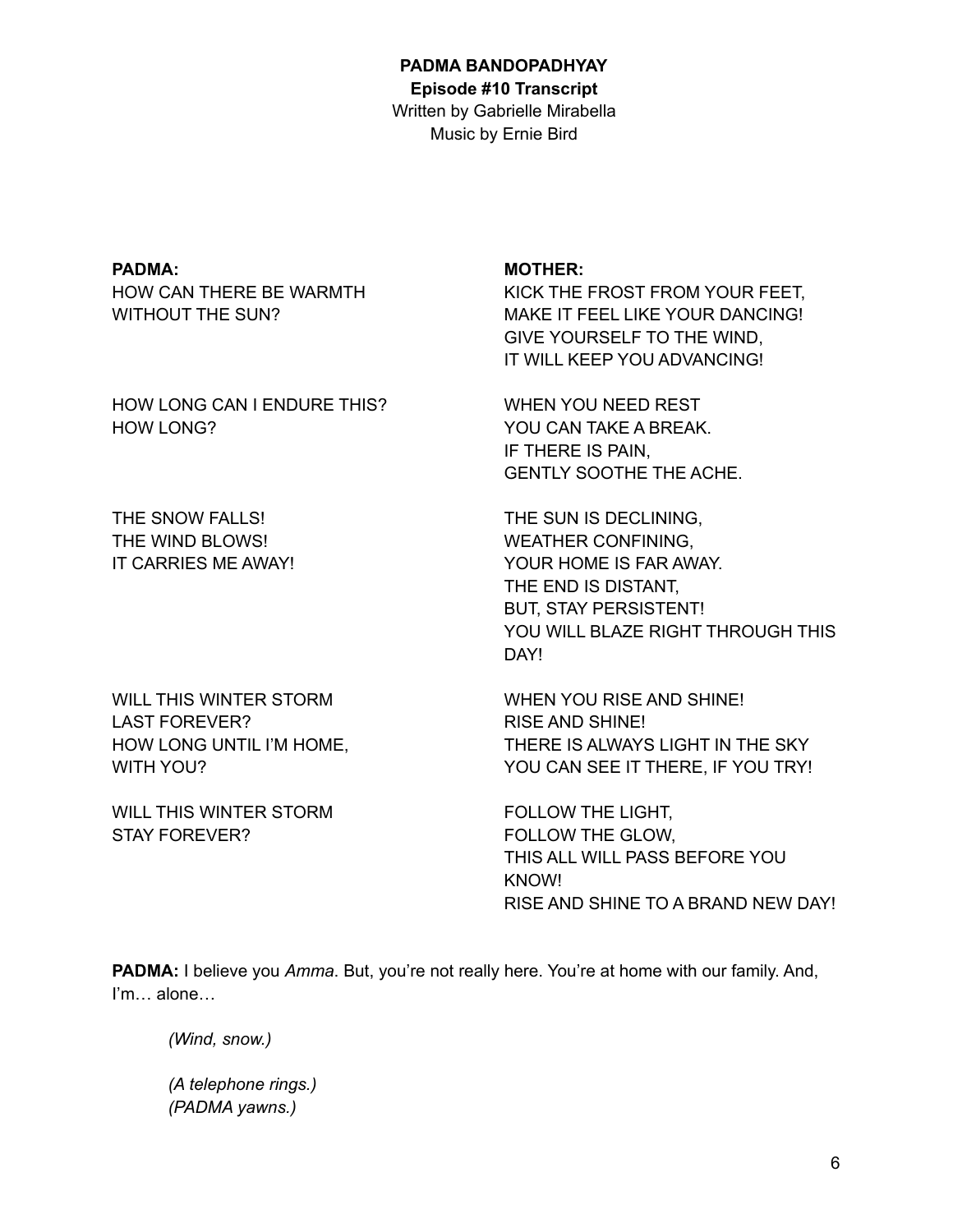**PADMA:** *(sleepy)* Who's calling at this hour?

*(A telephone rings.) (PADMA picks up the phone.)*

**PADMA:** *(sleepy)* ....Dr. Bandopadhyay, speaking.

**RUSSIAN SOLDIER:** Doctor! My apologies for the late call, *but we need your help!* ...It's an emergency!

*TRANSITION MUSIC.*

**GABRIELLE:** Air Marshal Padma Bandopadhyay, who had been sleeping only moments before, was now fully awake.

**PADMA:** *(now awake)* There's an emergency? What's happened?

**RUSSIAN SOLDIER:** The entire team refuses to work! They say the storm is too great!

**PADMA:** But, the research must continue, the *snow* must be shoveled. We'll be trapped here!

**RUSSIAN SOLDIER:** *That's what I said!* But, they will not listen to me, only you. *You* must speak to them! Inspire them with your words!

**PADMA:** But, I don't have any...//

**RUSSIAN SOLDIER:** Thank you, Doctor! I will go tell the others!

*(The phone is hung up.)*

**PADMA:** How can I inspire others, when I'm the one in need of inspiration?

*(PADMA sighs.)*

**PADMA:** What will I do?

*UPBEAT MUSIC.*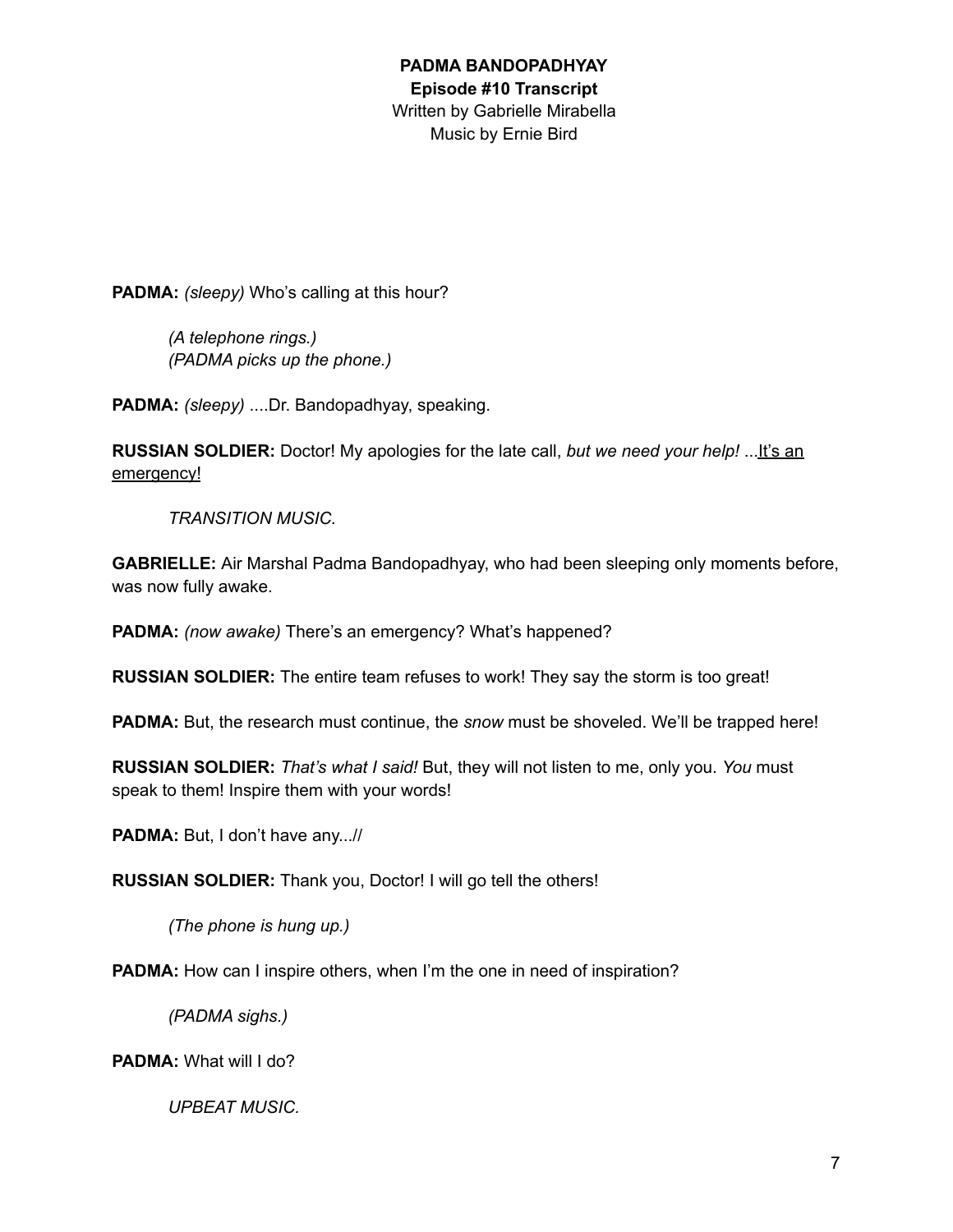**GABRIELLE:** Good question Padma... What *will* you do? But, before we find out, let's first take a look at her options…. Will Padma choose option 1?

**PADMA:** If I ignore their phone calls someone else will make this speech.

**GABRIELLE:** Or, will she choose option 2?

**PADMA:** I'm transferring out of here! ...Where's the nearest beach?

**GABRIELLE:** Or, will she choose option 3?

**PADMA:** It seems impossible, but I know I can brave this storm.

**GABRIELLE:** Now that we can clearly see her options, which one do YOU think she will choose? Take a moment to think it over…

*THINKING MUSIC.*

**GABRIELLE:** Alright, got your answer? Now, let's find out which option Padma will choose…

**MOTHER:** Who was on the phone?

*(PADMA gasps!)*

**PADMA:** Amma! ...Listen. I've made my decision... and... I don't think I can...

*(Music of the Northern Lights)*

**MOTHER:** *(in great awe)* Padma! Look! Look at the sky!

**PADMA:** *(in great awe)* I can't believe it... The *Aurora Borealis!* Particles from the sun hit the North Pole, creating magnificent colors! When the sun is out we can't see the effect, but at nighttime…

**MOTHER:** At nighttime we can see the glow.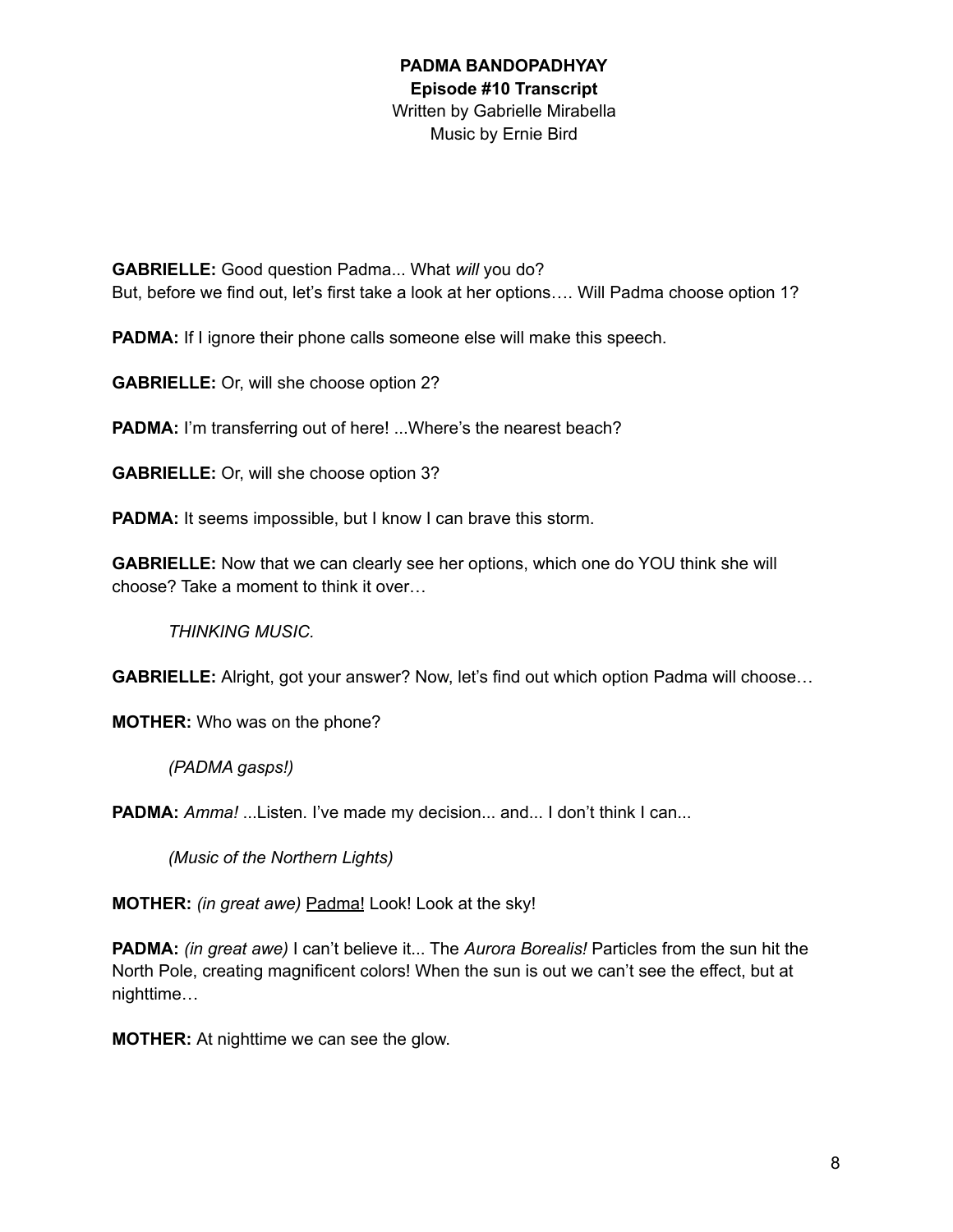**MOTHER:** FOLLOW THE LIGHT, FOLLOW THE GLOW, AND, MELT AWAY THE ICY SNOW!

### **PADMA:**

FOLLOW THE LIGHT, FOLLOW THE GLOW, THE ICY SNOW!

*(Intercom on.)*

**PADMA:** Attention base personnel. I know this storm seems endless, and I know that spirits are low. But, please remember: this storm will pass. And, we will get through it together.

WE WILL RISE AND SHINE! RISE AND SHINE! THERE IS ALWAYS LIGHT IN THE SKY, I CAN SEE IT THERE, RACING BY! RISE AND SHINE!

FOLLOW THE LIGHT FOLLOW THE GLOW AND, THIS WILL PASS BEFORE WE KNOW! RISE AND SHINE TO A BRAND NEW DAY!

WE WILL RISE AND SHINE! RISE AND SHINE! THERE IS ALWAYS LIGHT IN THE SKY, I CAN SEE IT THERE, RACING BY! RISE AND SHINE!

FOLLOW THE LIGHT FOLLOW THE GLOW AND, THIS WILL PASS BEFORE WE KNOW! RISE AND SHINE TO A BRAND NEW DAY!

**GABRIELLE:** Air Marshal Padma Bandopadhyay was faced with a seemingly impossible situation. But, with the support of her family, and the strength of her spirit, she was able to brave the terrible storm.

So, the next time you're feeling stuck, I wonder, what will you do next?

*KID'S CORNER MUSIC.*

**GABRIELLE:** At the end of every episode we are featuring a very special guest star...*you!* Today we have Mirabel from the Book Power for kids podcast! On her podcast Mirabel and her family review books for kids!